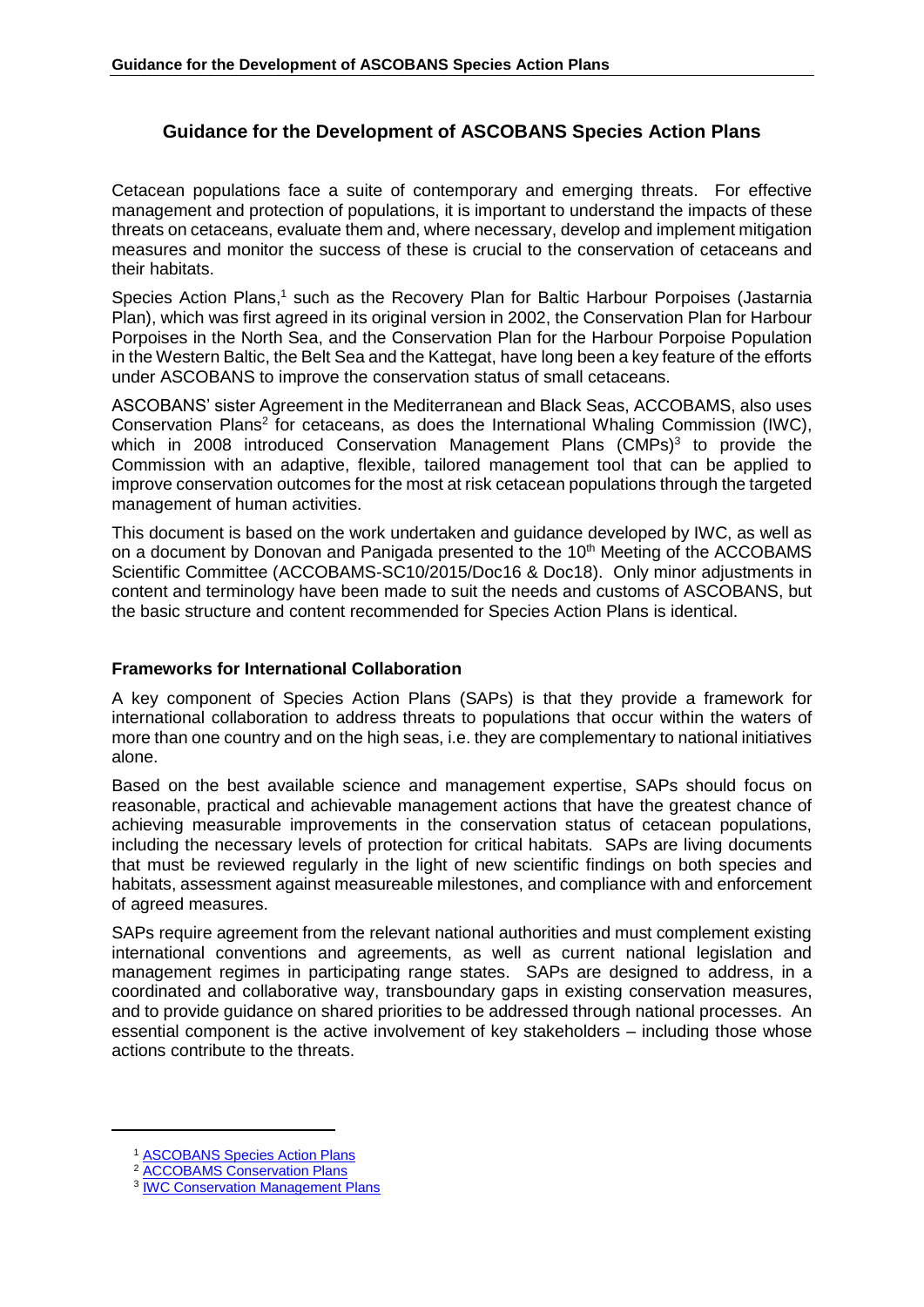## **Basic Requirements for Species Action Plans**

Since they are management tools, SAPs require:

- (1) Clear, achievable goals and objectives
- (2) Practical, prioritized mitigation actions
- (3) Regular monitoring and reporting
- (4) Clear governance structures to coordinate the engagement of key stakeholders

Conservation management planning requires a balance between information and action. All plans should be informed by rigorous science, while at the same time adhering to the principles of the precautionary approach. They should also be normally multilateral in scope – that is: plans should be developed and implemented by more than one range state, along with relevant stakeholders.

The focus should be on practical and achievable actions that have the greatest chance of resulting in improved conservation status. Actions fall broadly under a number of headings, all of which must be driven by the need for positive conservation outcomes, and form the key component of any SAP. While there may be overlap, these can generally be incorporated under the following categories:

- (1) Coordination
- (2) Research essential for providing adequate management advice or filling knowledge gaps
- (3) Public awareness and capacity building
- (4) Monitoring
- (5) Mitigation measures

The following issues should be considered in the selection/implementation process:

- (1) A summary of the underlying science supporting the need for the plan to address threats to a population/populations and/or to a critical habitat
- (2) Overall objectives and anticipated short, medium and long term outcomes in terms of anticipated recovery or conservation benefits, and their relationship with aims and objectives of ASCOBANS
- (3) Potential mitigation measures, including any critically urgent measures that may need to be pursued in parallel to development of a full plan
- (4) Agreed and anticipated partners in the development and implementation of the planned SAP
- (5) Key elements of the process to be adopted in developing the plan
- (6) Anticipated timeframe for the development and implementation of a plan

Appropriate attention must be given to the clear articulation of goals (short, medium and/or long term) against which progress milestones can be effectively measured and reported. To this end, agreed actions arising from identified mitigation measures need to be clearly aligned with goals and objectives and a monitoring programme incorporated, as an integral part of the SAP.

Serious consideration should be given, early in the development process, to the involvement of stakeholders including the timing and nature of engagement opportunities. These may include ASCOBANS Parties, non-Party Range States of the Agreement and/or the species, inter-governmental organizations, non-governmental organizations, scientists, industries, local communities and civil society more generally.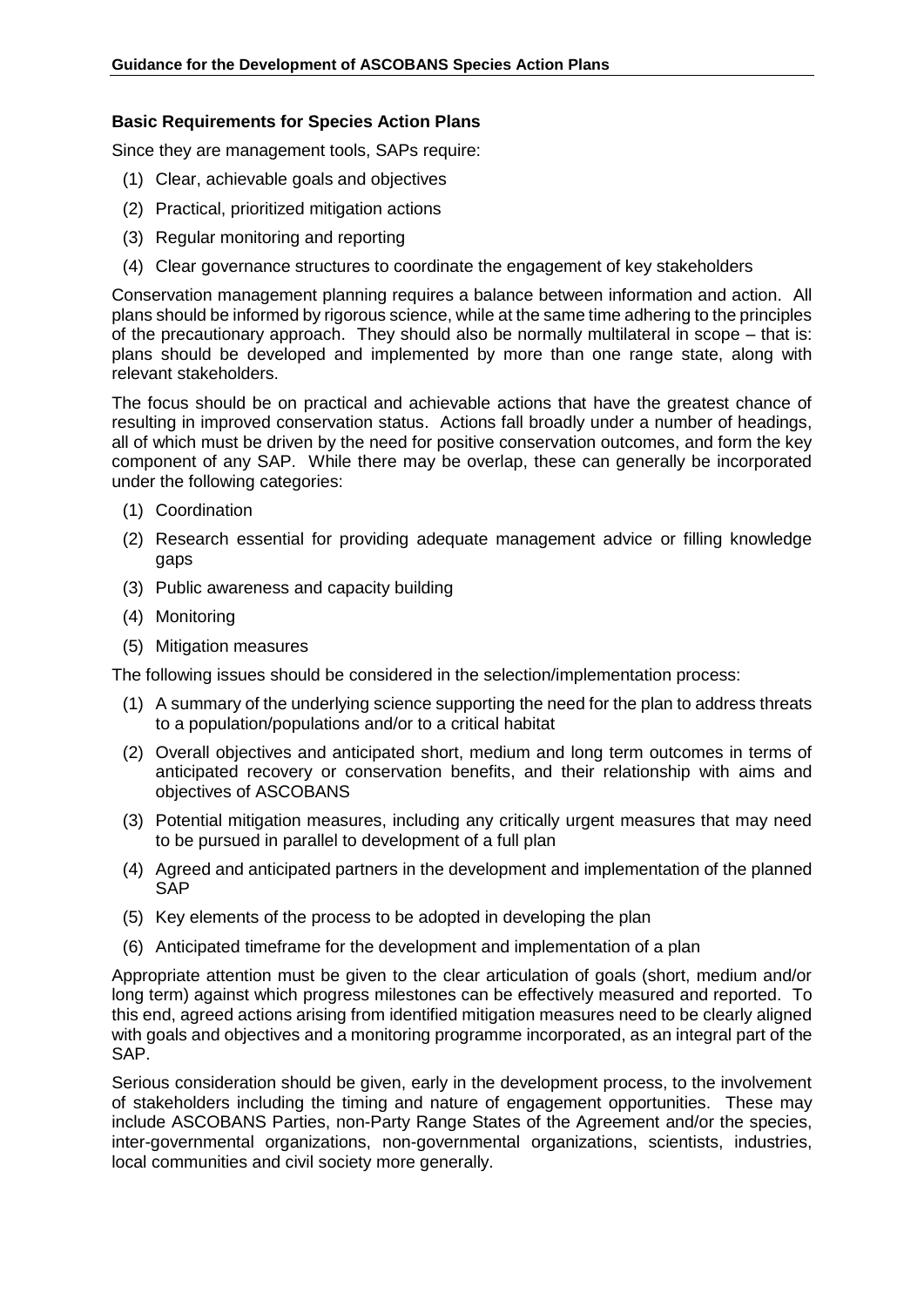In order to ensure SAPs are progressed effectively, it is essential that there is a designated coordination position, supported by a steering committee.

## **Components of a Species Action Plan (SAP)**

### *1) Scientific Rationale*

### (a) Information on the cetacean population(s)

A summary of the underlying scientific rationale for developing a SAP must be provided. This should include relevant information in the following areas: taxonomy and biological data of the species/population, distribution and population estimates, trends and structure (if available), specific habitat use and characteristics and migration.

## (b) Information on known and suspected threats to the population

A summary of the threats affecting the target species/population and, to the extent possible, an assessment of their relative importance at the population level must be provided. Where possible, this should also include a summary of information on known or potential mitigation measures to identified threats.

### *2) Objectives and Outcomes*

This section should outline the overall objectives of the SAP and anticipated short, medium and long term outcomes in terms of anticipated recovery or conservation benefits, where short, medium and long-term will normally be of the order of 5, 10 and 15 years. Include a description on the relationship between the SAP objectives and outcomes and the ASCOBANS objectives.

### *3) Delivery partners*

The proponents should provide information on the agreed (and any anticipated) stakeholders who will be involved in developing and implementing the plan. These should include relevant range states, either within or outside of ASCOBANS, and stakeholders who are involved in the threats.

## *4) Process*

A draft or final SAP should provide an outline of the procedural steps that will be undertaken by relevant range states (and others) when developing and implementing the plan.

## *5) Timeframe for SAP Development and Implementation*

A timeframe should be provided for the development and implementation of the SAP (as far as is possible).

## *6) Resources*

Where feasible and applicable, the SAP should assign a budget to proposed actions.

## **Template**

In order to assist in the development of a SAP and ensure a harmonized approach within ASCOBANS, and with ACCOBAMS and IWC, the template provided in the Annex should be used.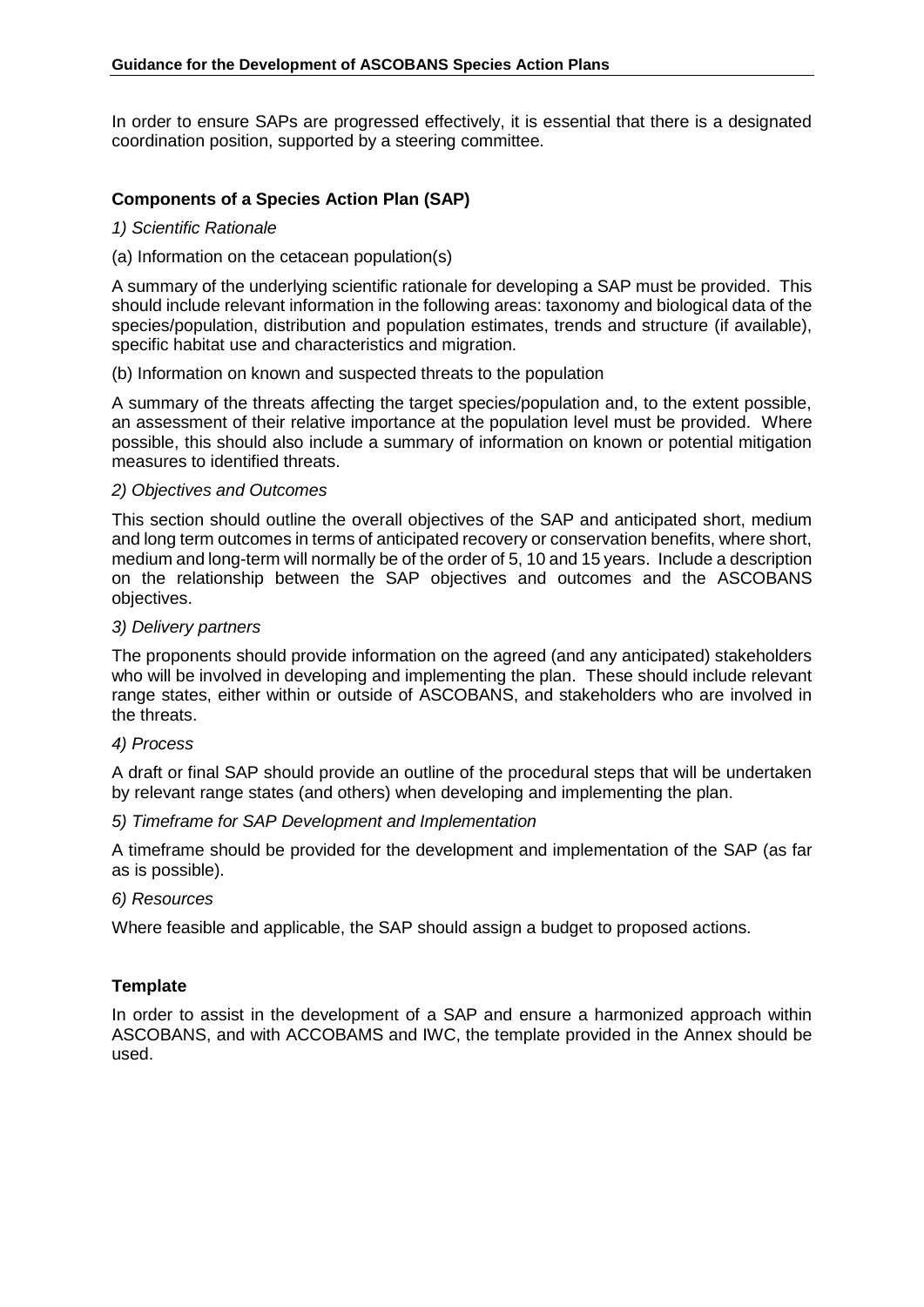## **Annex**

## **Template for an ASCOBANS Species Action Plan (SAP)**

## **Table of Contents**

## **Executive Summary**

Provide a general overview of the plan. This section should include:

- Why a SAP is needed: Scene setting for a SAP including a brief description of the target population, its habitat, and threats that impact the population.
- An overall goal of the SAP which would act as the mission statement for the plan.
- An overview of how the SAP is structured and what is detailed in each section.
- A Summary Table of High Priority Actions could also be included. High priority actions usually fall into the following categories:
	- o Coordination (COORD)
	- o Public awareness and capacity building (PACB)
	- o Research essential for providing adequate management advice or filling in knowledge gaps (RES)
	- o Monitoring (MON)
	- o Mitigation measures (MIT)

## **1. Introduction**

This section should briefly address the following questions:

- Why is active management needed for the identified cetacean population, threat or critical habitat?
- Why is a SAP the most appropriate management tool to achieve the stated conservation objectives?

This section should include:

- The scope, context and policy setting of the SAP.
- A detailed map of the known distribution of the population/critical habitat
	- $\circ$  If a SAP is being designed for a particular threat the map should include an outline of the area where the threat is encountered by the target cetacean population.
	- $\circ$  If the SAP is being designed for a particular critical habitat, the map should include the extent of the critical habitat.
- This section should also reference any current or previous conservation management actions relating to the draft SAP including conservation plans, legislation as well as any relevant peer reviewed papers or related documentation.

## **1.1 Overall Objectives of the SAP**

To maximise the success of a plan and ensure that required changes are identified promptly; the measurable short, medium and long-term objectives should be identified. Thus, the monitoring of the target population, human activities affecting it, mitigation measures, and the effectiveness of those measures is essential.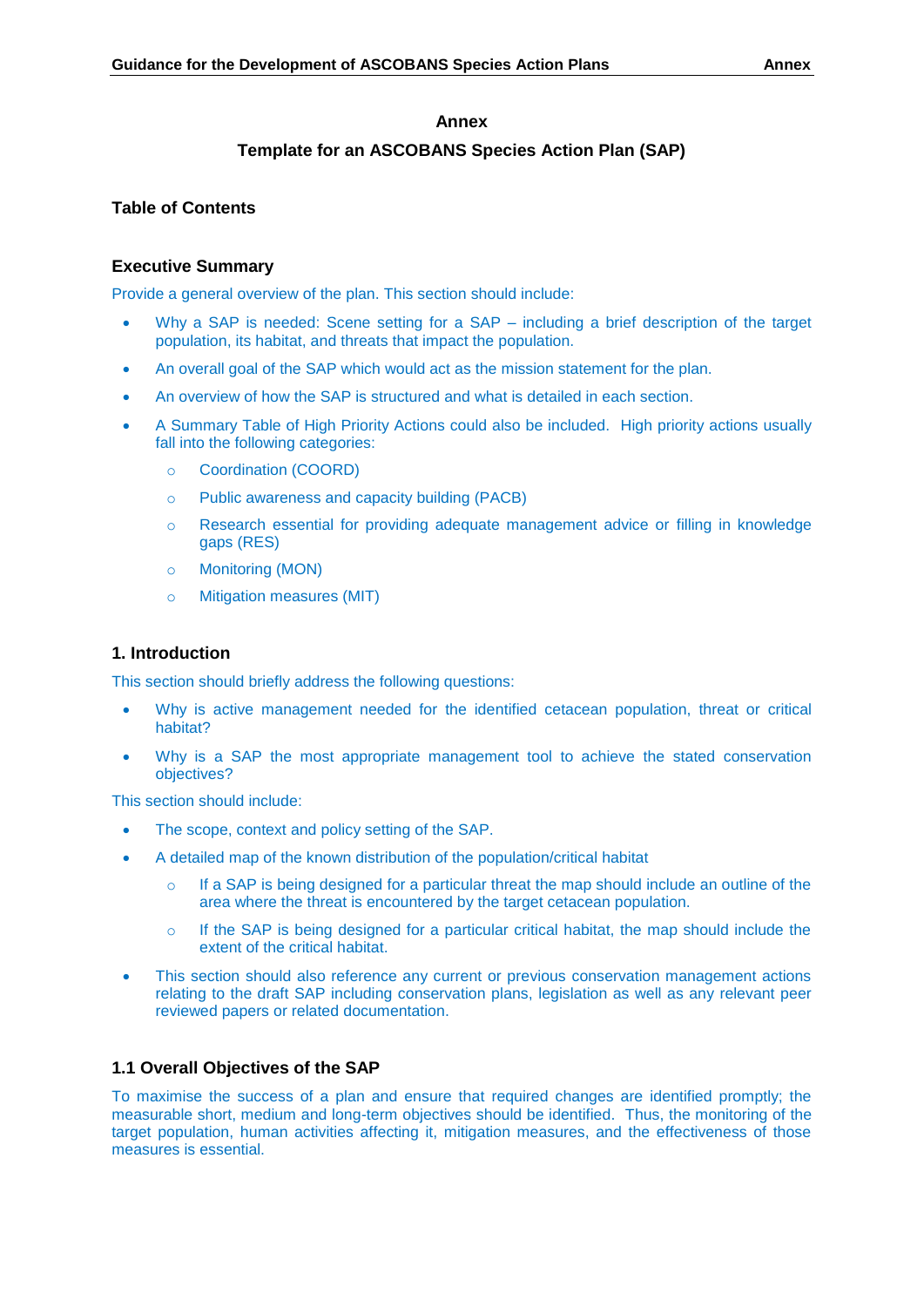Objectives of a SAP will not only relate to the conservation of the population but also to the interests of relevant stakeholders.

Insert the overall short, medium and long term objectives of the SAP.

## **2. Legal Framework**

Insert a list of relevant international conventions, agreements and legislation and management arrangements that the plan may relate to. Supporting information can be contained in Appendices.

[Please note that the below are examples only]

## **2.1 International Conventions and Agreements**

## **2.2 National Legislation and Management Arrangements**

**2.2.1 Participating Range State A**

National legislation with respect to the species/population

#### **2.2.2 Participating Range State B**

National legislation with respect to the species/population

#### **2.2.3 Participating Range State C**

National legislation with respect to the species/population

#### **2.2.4 Participating Range State A**

Area X Fisheries Management Plan

**2.2.5 Participating Range State B**

Marine Protected Area X Operational Management Plan

#### **3. Governance**

### **3.1 Coordination of a SAP**

Since a SAP may cover a large geographical area and involve several jurisdictions, it is important to establish an appropriate management structure for the SAP that identifies key stakeholders, their roles and responsibilities and the interaction between them during the development, implementation and review stages of the plan.

Insert an outline of the governance framework under which the SAP would be conducted, from the development stage through to the implementation and review stages.

## **3.2 Timeline for a SAP**

Identify the various stages of a SAP with tasks and indicative timings for each stage as well as outlining which parties may be involved with the tasks identified.

## **4. Scientific Background**

#### **4.1 Biology, Status and Environmental Parameters**

Insert concise background information on the nominated population(s), including:

- Population structure
- Abundance and population trends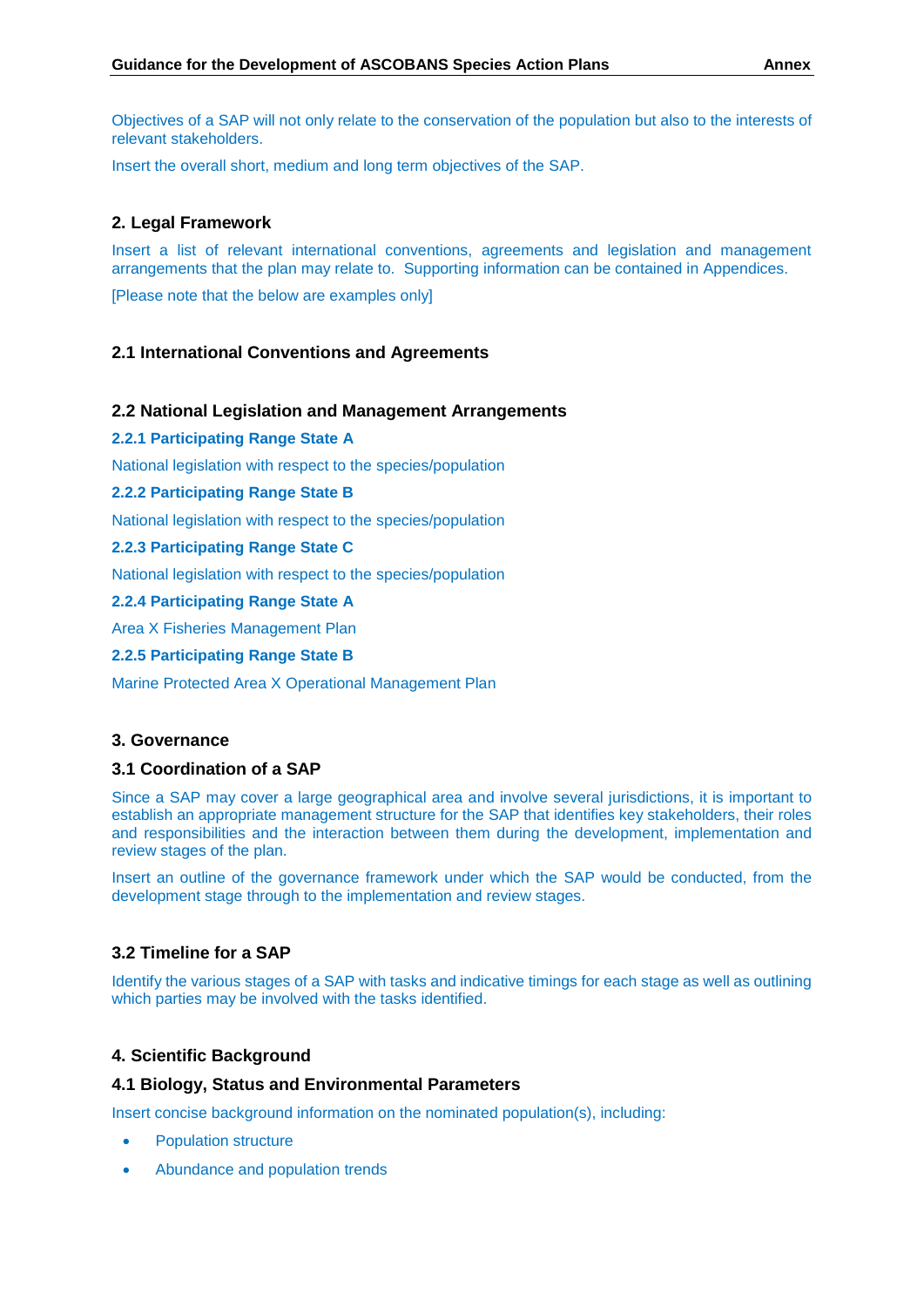- Distribution, migration and movements
- Basic biology (feeding, reproduction and survivorship)

Identify any knowledge gaps that exist in current data.

## **4.2 Critical Habitats**

If habitats are identified that are deemed as critical for the recovery and/or protection of a target cetacean population, the extent of these habitats and the purposes that they are used for should be outlined here.

#### **4.3 Attributes of the Population to be Monitored**

The ultimate success or failure of any SAP depends on improvements in the conservation status of the target population(s) – this can only be assessed by monitoring. Depending on the objectives of the SAP and the nature of the threats a population faces, a variety of candidate 'attributes' of the population can be considered for monitoring over time, to determine the success of the overall plan and/or individual actions and to amend the SAP where necessary.

This section should include a description of the attributes of the population that will be monitored (e.g. abundance (relative and/or absolute), reproductive rates, survivorship, health, prey status, range) and an evaluation of the feasibility of detecting trends with current methods given that changes occur (e.g. using power analyses).

### **5. Threats, Mitigation Measures and Monitoring**

### **5.1 Identification of Threats**

This section should provide a summary of the known or suspected threats (both direct and incidental) to the nominated cetacean population/critical habitat. This should be summarised in tabular form (such as that seen below), but should also include a discussion of each explaining the rationale behind the summary. Where appropriate, reference should be made to actions within the SAP.

| <b>Actual/Potential</b><br><b>Threat</b>                          | <b>Cause or</b><br>related<br>activity | <b>Evidence</b> | <b>Possible Impact</b>           | <b>Priority</b><br>for Action | <b>Relevant</b><br><b>Actions</b> | <b>Party</b><br><b>Responsible</b> |
|-------------------------------------------------------------------|----------------------------------------|-----------------|----------------------------------|-------------------------------|-----------------------------------|------------------------------------|
| <b>Directly lethal</b><br>threats                                 |                                        |                 |                                  |                               |                                   |                                    |
| e.g. Entrapment<br>in set nets                                    | Set net fishing                        | <b>Strong</b>   | Mortality +/or<br>serious injury | <b>High</b>                   | <b>RES-01</b>                     | Participating<br>range states      |
| e.g.<br><b>Entanglements</b><br>in Other Types<br>of Fishing Gear |                                        |                 |                                  |                               |                                   |                                    |
|                                                                   |                                        |                 |                                  |                               |                                   |                                    |
|                                                                   |                                        |                 |                                  |                               |                                   |                                    |
| <b>Sub-lethal</b><br>threats                                      |                                        |                 |                                  |                               |                                   |                                    |
| e.g. Noise,<br>pollution, etc                                     |                                        |                 |                                  |                               |                                   |                                    |

Table: Summary of actual and potential threats to the population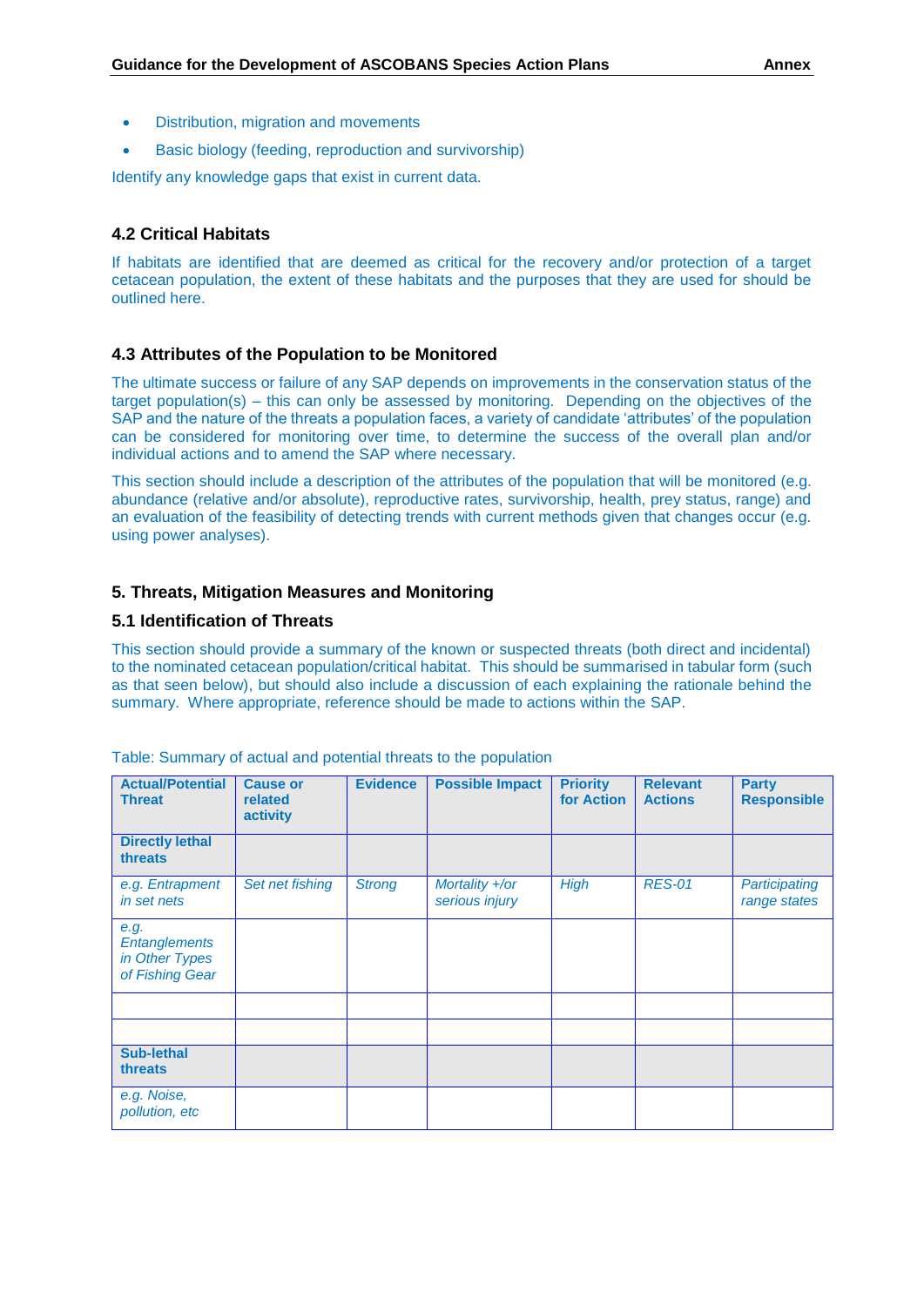#### **5.2 Mitigation Measures and Monitoring**

This section should include identified mitigation measures to address key threats and how the mitigation measures will be monitored. For example:

5.2.1 Entrapment in Set Nets

Undertake the following mitigation measures (MIT-01, 02, 03) and the following monitoring measures (MON-01, 02) to facilitate the conservation of species A in the area designated XYZ.

Undertake the following public awareness raising measures PACB-01, 02 to promote the conservation of species A in the area designated XYZ.

5.2.2 Entanglements in Other Types of Fishing Gear

## **6. Actions**

These form the key component of any SAP. While there may be overlap, these can generally be incorporated under the following categories:

- Coordination (COORD)
- Public awareness and capacity building (PACB)
- Research essential for providing adequate management advice or filling in knowledge gaps (RES)
- Monitoring (MON)
- Mitigation measures (MIT)

It is important that actions be realistic and effective. They should be well specified (usually 1-2 pages for each action) and generally include the following information, where relevant:

- (1) Description (including concise objective, threats to which relevant and how, rationale, target data or activity, method, implementation timeline)
- (2) Actors (responsible for implementation and relevant stakeholders)
- (3) Evaluation (actors responsible);
- (4) Priority (importance to the plan and feasibility)
- (5) Costs (where appropriate)

#### **6. Summary and Implementation of Actions**

Insert a tabular summary of all actions here, referring to the 1-2 page detailed summaries (see above). In addition, include here an implementation strategy or designate responsibility for developing and implementing an implementation strategy along with a Management Framework.

Outline how the actions will meet the short, medium or long term objectives of the plan.

### **6.1 Stakeholder Engagement, Public Awareness and Education**

Insert here a strategy and information on stakeholder engagement, public awareness and any education activities that will be undertaken during the SAP implementation stage (e.g. via websites, meetings etc.).

### **6.2 Reporting Process**

A SAP should be considered a living document and once the implementation stage begins, a process of reporting and review is essential to determine how well the SAP is meeting its overall objectives and implementation timelines and milestones.